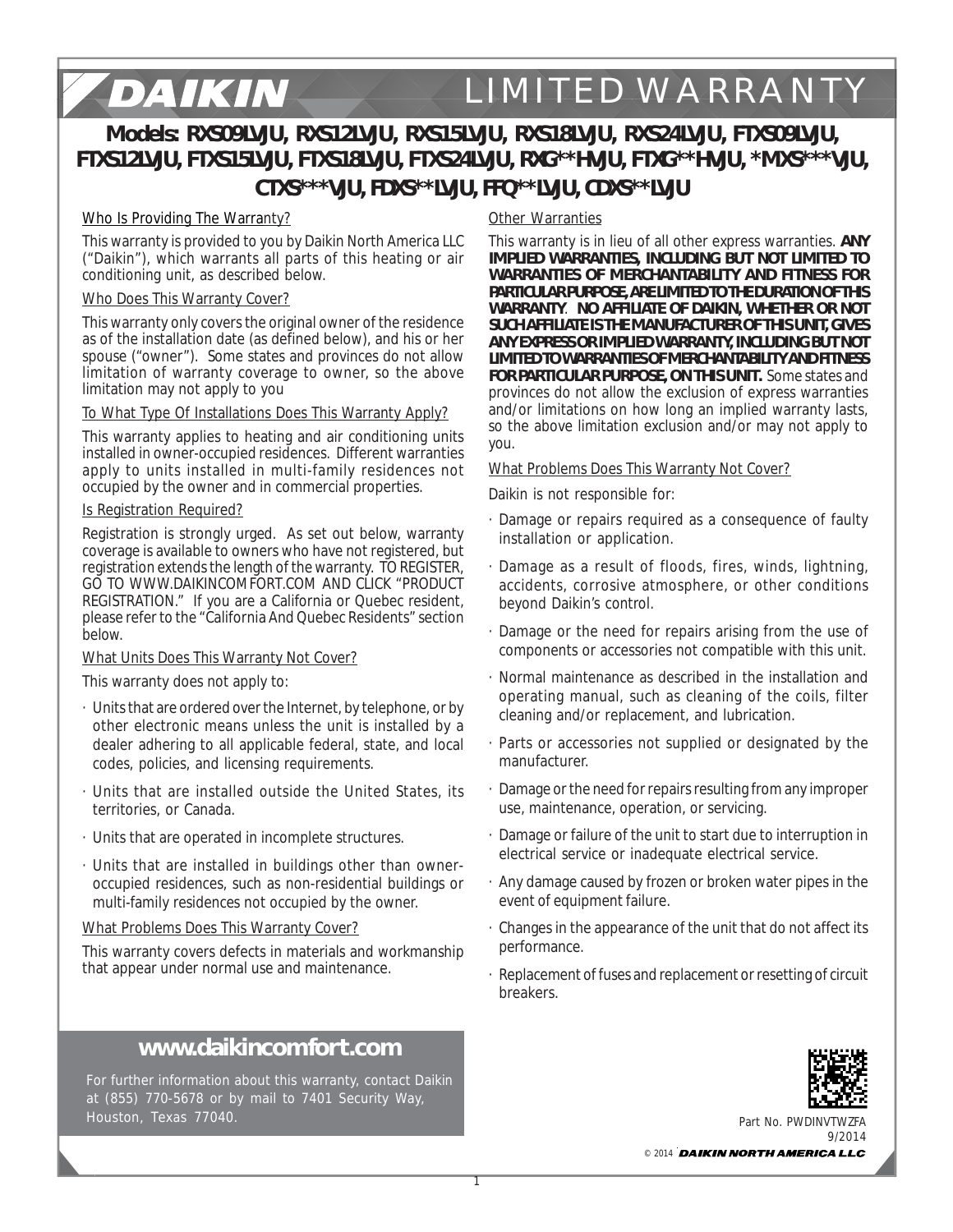# **Models: RXS09LVJU, RXS12LVJU, RXS15LVJU, RXS18LVJU, RXS24LVJU, FTXS09LVJU, FTXS12LVJU, FTXS15LVJU, FTXS18LVJU, FTXS24LVJU, RXG\*\*HVJU, FTXG\*\*HVJU, \*MXS\*\*\*VJU, CTXS\*\*\*VJU, FDXS\*\*LVJU, FFQ\*\*LVJU, CDXS\*\*LVJU**

· Damage or the need for repairs resulting from the use of unapproved refrigerant types or used or recycled refrigerant.

#### When Does Warranty Coverage Begin?

DAIKIN

Warranty coverage begins on the "installation date." The installation date is one of three dates depending on the circumstances of purchase:

- (1) For units installed in a newly constructed residence, the installation date is the date the owner purchases the residence from the builder.
- (2) For units installed in existing residences, the installation date is the date that the unit is originally installed.
- (3) If the date the owner purchases the residence from the builder or the date the unit is originally installed cannot be verified, the installation date is three months after the manufacture date noted on the unit.

#### How Long Does Warranty Coverage Last?

Registration is not required to obtain warranty coverage, but registration affects the length of the warranty. If the unit is not registered, the warranty lasts for a period up to 5 YEARS.

If the unit is properly registered online within 60 days after the installation date, the warranty lasts for as long as the original registered owner or his or her spouse ("registered owner") own and reside in the home in which the unit was originally installed, for a period up to 12 YEARS. TO REGISTER, GO TO WWW.DAIKINCOMFORT.COM AND CLICK "PRODUCT REGISTRATION." If you are a California or Quebec resident, please refer to the "California And Quebec Residents" section below.

Neither of these warranty periods continues after the unit is removed from the location where it was originally installed.

The replacement of a part under this warranty does not extend the warranty period. In other words, Daikin warrants a replacement part only for the period remaining in the applicable warranty that commenced on the installation date.

#### What Will Daikin Do To Correct Problems?

Daikin will furnish a replacement part, without charge for the part only, to replace any part that is found to be defective due to workmanship or materials under normal use and maintenance. Furnishing of the replacement part is Daikin's only responsibility under this warranty and the furnishing of the replacement part is the owner's only remedy.

THE OWNER AGREES THAT THESE REMEDIES ARE THE OWNER'S EXCLUSIVE REMEDIES FOR BREACH OF ALL WARRANTIES, EXPRESS OR IMPLIED.

## What Won't Daikin Do To Correct Problems?

Daikin will not pay for:

- · Labor, freight, or any other cost associated with the service, repair, or operation of the unit.
- · Electricity or fuel costs, or increases in electricity or fuel costs, for any reason, including additional or unusual use of supplemental electric heat.
- · Lodging or transportation charges.
- · Refrigerant.

**WHETHER ANY CLAIM IS BASED ON NEGLIGENCE OR OTHER TORT, BREACH OF WARRANTY OR OTHER BREACH OF CONTRACT, OR ANY OTHER THEORY, NEITHER DAIKIN NOR ANY OF ITS AFFILIATES (INCLUDING BUT NOT LIMITED TO ANY AFFILIATE THAT IS THE MANUFACTURER OF THIS UNIT) SHALL IN ANY EVENT BE LIABLE FOR INCIDENTAL OR CONSEQUENTIAL DAMAGES, INCLUDING BUT NOT LIMITED TO LOST PROFITS, LOSS OF USE OF A UNIT, EXTRA UTILITY EXPENSES, OR DAMAGES TO PROPERTY.** Some states and provinces do not allow the exclusion or limitation of incidental or consequential damages, so the above exclusion may not apply to you.

#### How Can The Owner Receive Warranty Service?

If there is a problem with the unit, contact a licensed contractor.

To receive a replacement part, a licensed contractor must bring the defective part to a Daikin heating and air conditioning products distributor.

For more information about the warranty, contact Daikin Consumer Affairs at 855-770-5678 or write to Daikin Consumer Affairs, 7401 Security Way, Houston, Texas 77040.

This warranty gives you specific legal rights, and you may also have other rights that vary from state to state or province to province.

#### California And Quebec Residents

California and Quebec residents do not need to register the product in order to get all of the rights and remedies of registered owners under this warranty. The arbitration provisions of this warranty shall not apply to residents of Quebec.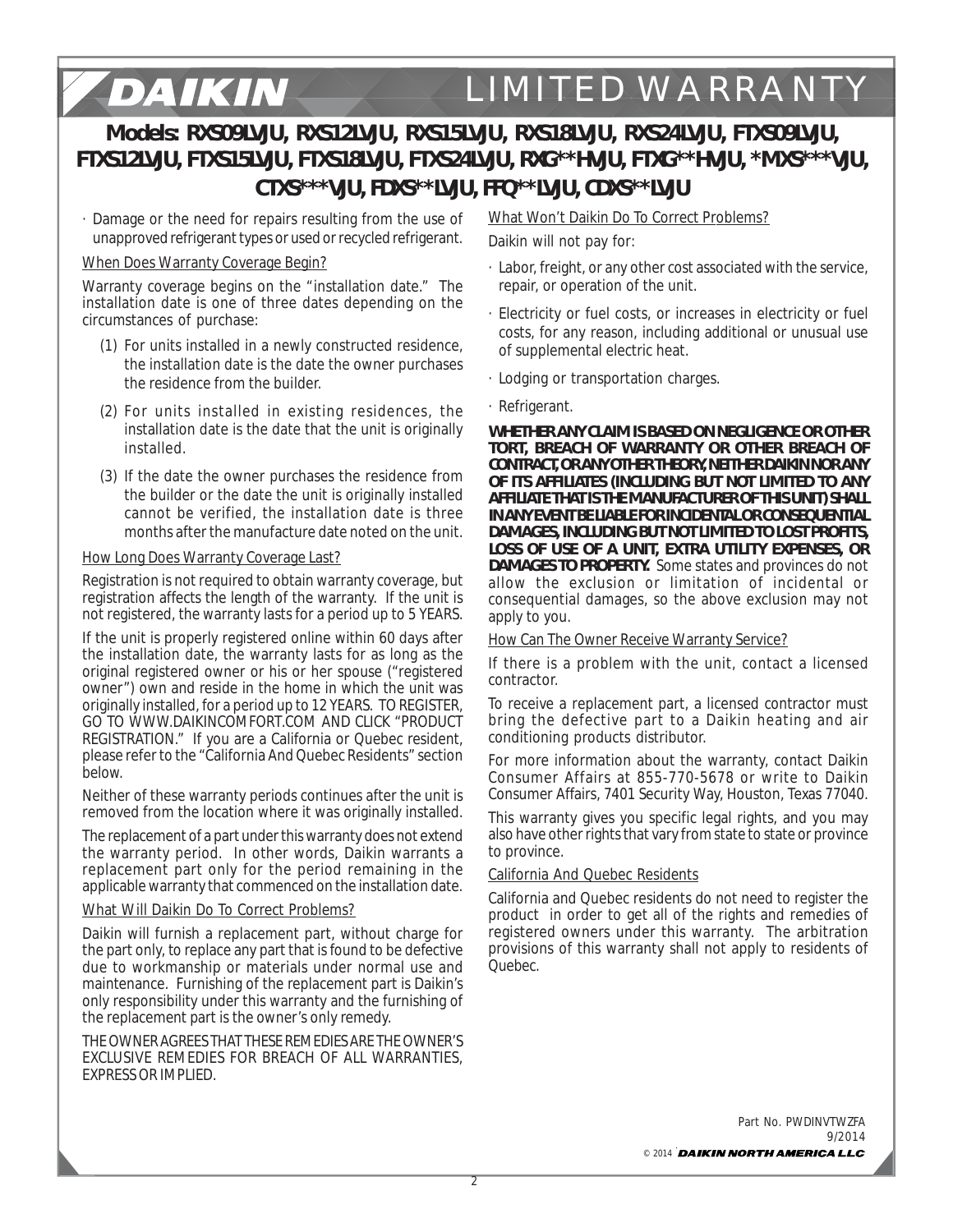# **Models: RXS09LVJU, RXS12LVJU, RXS15LVJU, RXS18LVJU, RXS24LVJU, FTXS09LVJU, FTXS12LVJU, FTXS15LVJU, FTXS18LVJU, FTXS24LVJU, RXG\*\*HVJU, FTXG\*\*HVJU, \*MXS\*\*\*VJU, CTXS\*\*\*VJU, FDXS\*\*LVJU, FFQ\*\*LVJU, CDXS\*\*LVJU**

## Where Can Any Legal Remedies Be Pursued?

DAIKIN

ARBITRATION CLAUSE. IMPORTANT. PLEASE REVIEW THIS ARBITRATION CLAUSE. IT AFFECTS YOUR LEGAL RIGHTS.

- 1. *Parties*: This arbitration clause affects your rights against Daikin and any of its affiliates or employees or agents, successors, or assigns, all of whom together are referred to below as "we" or "us" for ease of reference.
- 2. *ARBITRATION REQUIREMENT***: EXCEPT AS STATED BELOW, ANY DISPUTE BETWEEN YOU AND ANY OF US SHALL BE DECIDED BY NEUTRAL, BINDING ARBITRATION RATHER THAN IN COURT OR BY JURY TRIAL.** "Dispute" will be given the broadest possible meaning allowable by law. It includes any dispute, claim, or controversy arising from or relating to your purchase of this heating or air conditioning unit, any warranty upon the unit, or the unit's condition. It also includes determination of the scope or applicability of this Arbitration Clause. The arbitration requirement applies to claims in contract and tort, pursuant to statute, or otherwise.
- 3. *CLASS-ARBITRATION WAIVER***: ARBITRATION IS HANDLED ON AN INDIVIDUAL BASIS. IF A DISPUTE IS ARBITRATED, YOU AND WE EXPRESSLY WAIVE ANY RIGHT TO PARTICIPATE AS A CLASS REPRESENTATIVE OR CLASS MEMBER ON ANY CLASS CLAIM YOU MAY HAVE AGAINST US OR WE AGAINST YOU, OR AS A PRIVATE ATTORNEY GENERAL OR IN ANY OTHER REPRESENTATIVE CAPACITY. YOU AND WE ALSO WAIVE ANY RIGHT TO CLASS ARBITRATION OR ANY CONSOLIDATION OF INDIVIDUAL ARBITRATIONS.**
- 4. *Discovery and Other Rights*: Discovery and rights to appeal in arbitration are generally more limited than in a lawsuit. This applies to both you and us. Other rights that you or we would have in court may not be available in arbitration. Please read this Arbitration Clause and consult the rules of the arbitration organizations listed below for more information.
- 5. *SMALL CLAIMS COURT OPTION***: YOU MAY CHOOSE TO LITIGATE ANY DISPUTE BETWEEN YOU AND ANY OF US IN SMALL CLAIMS COURT, RATHER THAN IN ARBITRATION, IF THE DISPUTE MEETS ALL REQUIREMENTS TO BE HEARD IN SMALL CLAIMS COURT.**
- *6. Governing Law*: For residents of the United States, the procedures and effect of the arbitration will be governed by the Federal Arbitration Act (9 U.S.C. § 1 et seq.) rather than by state law concerning arbitration. For residents of Canada, the procedures and effect of the arbitration will be governed by the applicable arbitration law of the province in which you purchased your unit. The law governing your substantive warranty rights and other claims will be the law of the state or province in which you purchased your unit. Any court having jurisdiction may enter judgment on the arbitration award.
- *7. Rules of the Arbitration*: If the amount in controversy is less than \$250,000, the arbitration will be decided by a single arbitrator. If the amount in controversy is greater than or equal to \$250,000, the arbitration will be decided by a panel of three arbitrators. The arbitrator(s) will be chosen pursuant to the rules of the administering arbitration organization. United States residents may choose the American Arbitration Association (1633 Broadway, 10<sup>th</sup> Floor, New York, NY 10019, www.adr.org), JAMS (1920 Main Street, Ste. 300, Irvine, CA 92614, www.jamsadr.com), or, subject to our approval, any other arbitration organization. In addition, Canadian residents may choose the ADR Institute of Canada (234 Eglinton Ave. East, Suite 405, Toronto, Ontario, M4P 1K5, www.amic.org). These organizations' rules can be obtained by contacting the organization or visiting its website. If the chosen arbitration organization's rules conflict with this Arbitration Clause, the provisions of this Arbitration Clause control. The award of the arbitrator(s) shall be final and binding on all parties.
- *8. Location of the Arbitration Hearing*: Unless applicable law provides otherwise, the arbitration hearing for United States residents will be conducted in the federal judicial district in which you reside or, for Canadian residents, in the province in which you reside.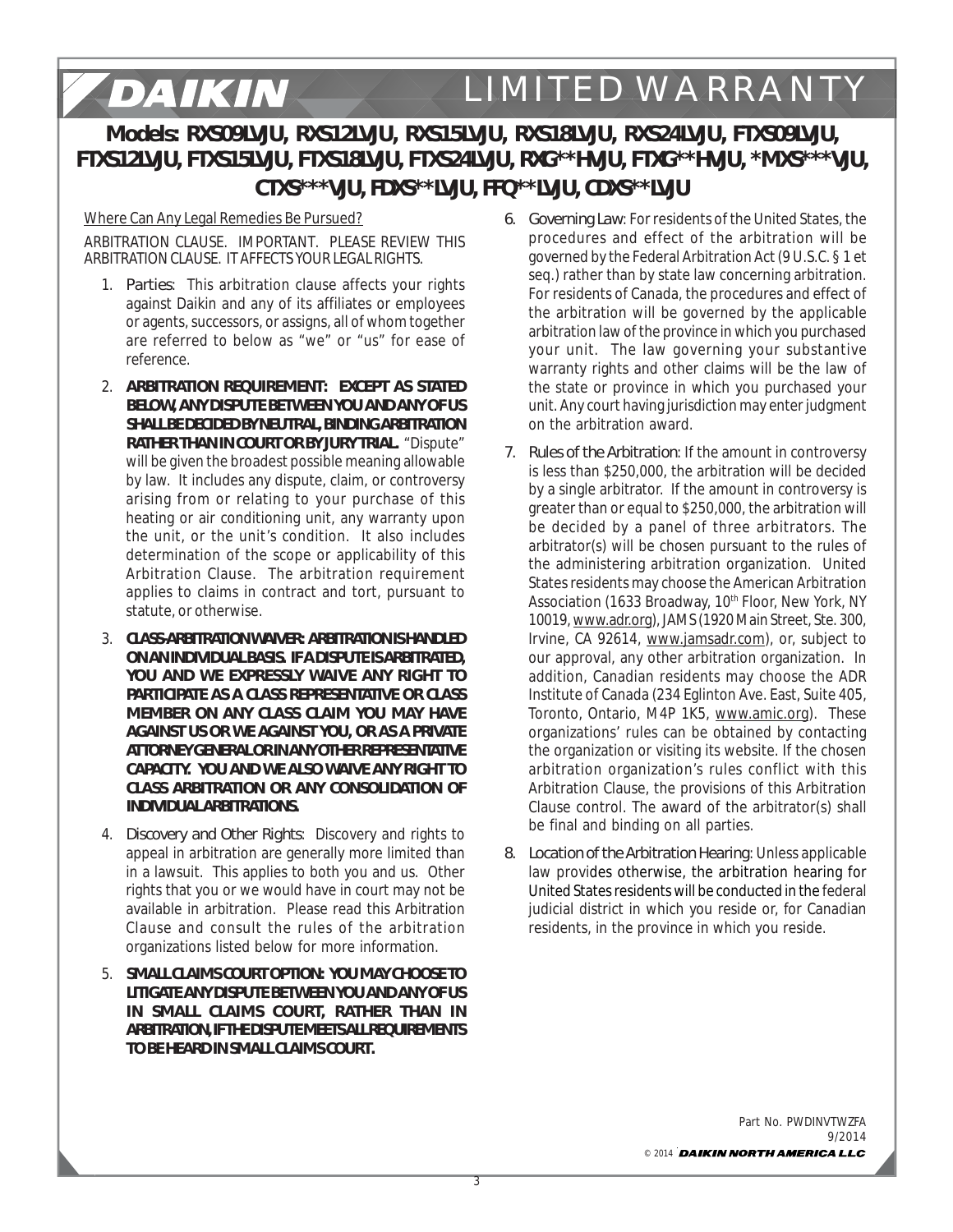# **Models: RXS09LVJU, RXS12LVJU, RXS15LVJU, RXS18LVJU, RXS24LVJU, FTXS09LVJU, FTXS12LVJU, FTXS15LVJU, FTXS18LVJU, FTXS24LVJU, RXG\*\*HVJU, FTXG\*\*HVJU, \*MXS\*\*\*VJU, CTXS\*\*\*VJU, FDXS\*\*LVJU, FFQ\*\*LVJU, CDXS\*\*LVJU**

9. *Costs of the Arbitration*: Each party is responsible for its own attorney, expert, and other fees unless applicable law requires otherwise. Daikin will pay your share of the fees charged by the arbitration organization and arbitrator(s) beyond the first \$200. Where permissible by law, you may be required to reimburse Daikin for the fees of the arbitration organization and arbitrator(s) in whole or in part by decision of the arbitrator(s) at the discretion of the arbitrator(s).

DAIKIN

10. *Survival and Enforceability of this Arbitration Clause*: This Arbitration Clause shall survive the expiration or termination, or any transfer, of the warranty on your unit. If any part of this Arbitration Clause, except waivers of class-action rights, is found to be unenforceable for any reason, the remainder of this clause and the warranty shall remain enforceable. If, in a case in which class-action allegations have been made, the waiver of class-action rights under this warranty is found to be unenforceable with respect to any part of the dispute, the parts of the dispute as to which the waiver of class-action rights have been found unenforceable will be severed and will proceed in court without reference or application of this Arbitration Clause. Any remaining parts will proceed in arbitration.

| OWNER NAME                              |                                                                                                                      |
|-----------------------------------------|----------------------------------------------------------------------------------------------------------------------|
| ADDRESS OF INSTALLATION                 |                                                                                                                      |
| CITY / STATE-PROVINCE / ZIP-POSTAL CODE |                                                                                                                      |
| <b>INSTALLER NAME</b>                   |                                                                                                                      |
| CITY / STATE-PROVINCE / ZIP-POSTAL CODE |                                                                                                                      |
| PHONE # / FAX #                         | the control of the control of the control of the control of the control of the control of                            |
| DISTRIBUTOR NAME                        |                                                                                                                      |
| CITY / STATE-PROVINCE / ZIP-POSTAL CODE |                                                                                                                      |
| PHONE # / FAX #                         | <u> 1989 - Johann Stein, mars an deutscher Stein und der Stein und der Stein und der Stein und der Stein und der</u> |
| OUTDOOR UNIT MODEL # & SERIAL #         |                                                                                                                      |
| OUTDOOR UNIT INSTALLATION DATE          |                                                                                                                      |
| INDOOR UNIT MODEL # & SERIAL #          |                                                                                                                      |
| INDOOR UNIT INSTALLATION DATE           |                                                                                                                      |
|                                         | Part No. PWDINVTWZFA<br>9/2014                                                                                       |
|                                         | © 2014 DAIKIN NORTH AMERICA LLC                                                                                      |

**▄▃**

4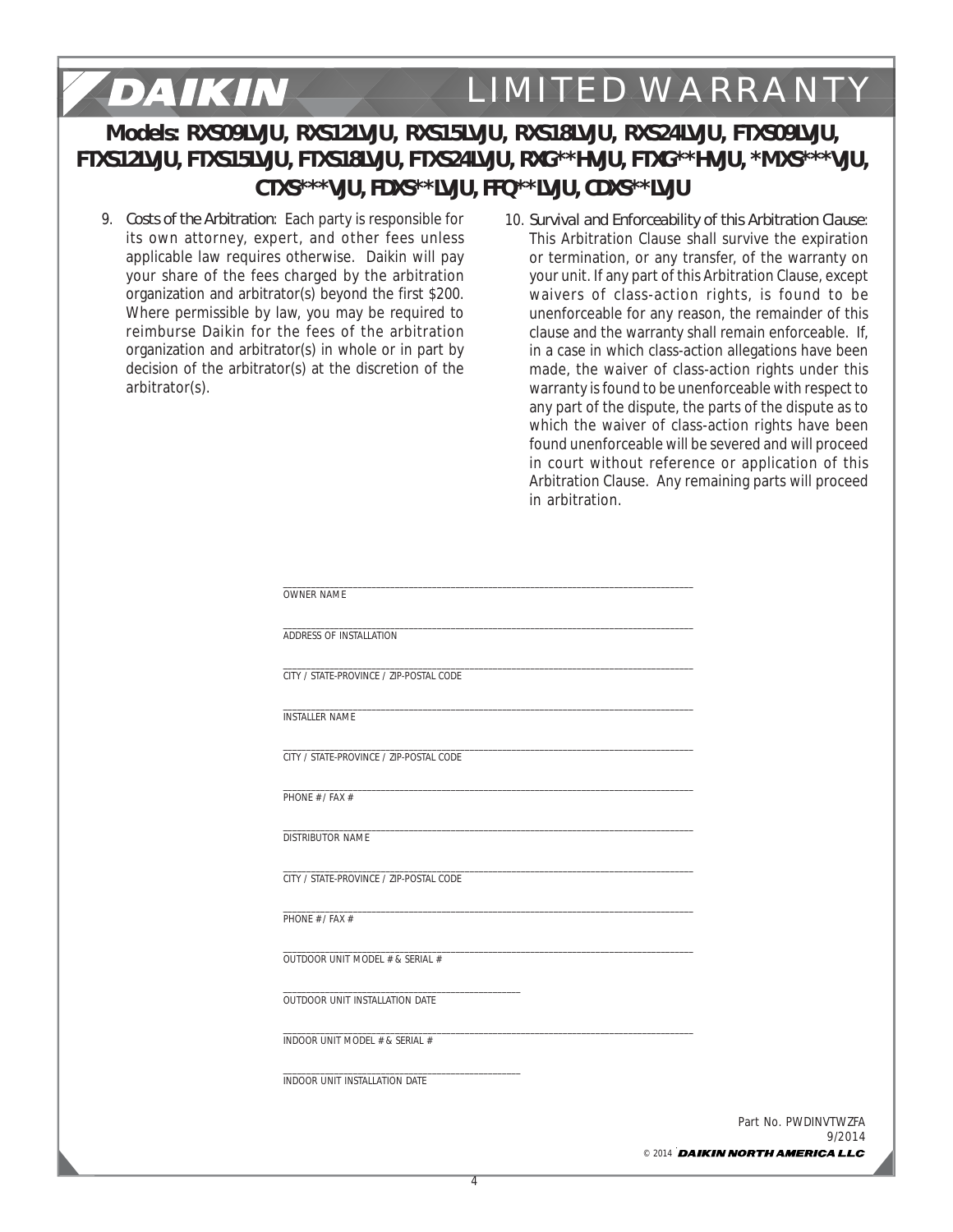# **MULTI-FAMILY RESIDENCE WARRANTY**

# **Models: RXS09LVJU, RXS12LVJU, RXS15LVJU, RXS18LVJU, RXS24LVJU, FTXS09LVJU, FTXS12LVJU, FTXS15LVJU, FTXS18LVJU, FTXS24LVJU, RXG\*\*HVJU, FTXG\*\*HVJU, \*MXS\*\*\*VJU, CTXS\*\*\*VJU, FDXS\*\*LVJU, FFQ\*\*LVJU, CDXS\*\*LVJU**

## Who Is Providing The Warranty?

This warranty is provided to you by Daikin North America LLC ("Daikin"), which warrants all parts of this heating or air conditioning unit, as described below.

#### Who Does This Warranty Cover?

This warranty only covers the original owner of the residence as of the installation date (as defined below) ("owner").

#### To What Type Of Installations Does This Warranty Apply?

This warranty applies to heating and air conditioning units installed in multi-family residences not occupied by the owner. Different warranties apply to units installed in owneroccupied residences and in commercial properties.

#### Is Registration Required?

Registration is strongly urged. As set out below, warranty coverage is available to owners who have not registered, but registration extends the length of the warranty. TO REGISTER, GO TO WWW.DAIKINCOMFORT.COM AND CLICK "PRODUCT REGISTRATION."

#### What Units Does This Warranty Not Cover?

This warranty does not apply to:

- · Units that are ordered over the Internet, by telephone, or by other electronic means unless the unit is installed by a dealer adhering to all applicable federal, state, and local codes, policies, and licensing requirements.
- · Units that are installed outside the United States, its territories, or Canada.
- · Units that are operated in incomplete structures.
- · Units that are installed in buildings other than multi-family residences not occupied by the owner, such as nonresidential buildings or owner-occupied residences.

#### What Problems Does This Warranty Cover?

This warranty covers defects in materials and workmanship that appear under normal use and maintenance.

#### Other Warranties

**THIS WARRANTY IS PROVIDED IN LIEU OF ANY OTHER WARRANTIES, WHETHER BY DAIKIN OR ANY OF ITS AFFILIATES (INCLUDING BUT NOT LIMITED TO ANY AFFILIATE THAT IS THE MANUFACTURER OF THIS UNIT), EXPRESS OR IMPLIED, INCLUDING ANY IMPLIED WARRANTY OF MERCHANTABILITY OR FITNESS FOR A PARTICULAR PURPOSE.**

#### What Problems Does This Warranty Not Cover?

Daikin is not responsible for:

· Damage or repairs required as a consequence of faulty installation or application.

- · Damage as a result of floods, fires, winds, lightning, accidents, corrosive atmosphere, or other conditions beyond Daikin's control.
- · Damage or the need for repairs arising from the use of components or accessories not compatible with this unit.
- · Normal maintenance as described in the installation and operating manual, such as cleaning of the coils, filter cleaning and/or replacement, and lubrication.
- · Parts or accessories not supplied or designated by the manufacturer.
- · Damage or the need for repairs resulting from any improper use, maintenance, operation, or servicing.
- · Damage or failure of the unit to start due to interruption in electrical service or inadequate electrical service.
- · Any damage caused by frozen or broken water pipes in the event of equipment failure.
- · Changes in the appearance of the unit that do not affect its performance.
- Replacement of fuses and replacement or resetting of circuit breakers.
- Damage or the need for repairs resulting from the use of unapproved refrigerant types or used or recycled refrigerant.

## When Does Warranty Coverage Begin?

Warranty coverage begins on the "installation date." The installation date is one of two dates:

- (1) The installation date is the date that the unit is originally installed.
- (2) If the date the unit is originally installed cannot be verified, the installation date is three months after the manufacture date.

## How Long Does Warranty Coverage Last?

Registration is not required to obtain warranty coverage, but registration affects the length of the warranty. If the unit is not registered, the warranty lasts for a period up to 5 YEARS.

If the unit is properly registered online within 60 days after the installation date, the warranty lasts for as long as the original registered owner ("registered owner") owns the multi-family residence in which the unit was originally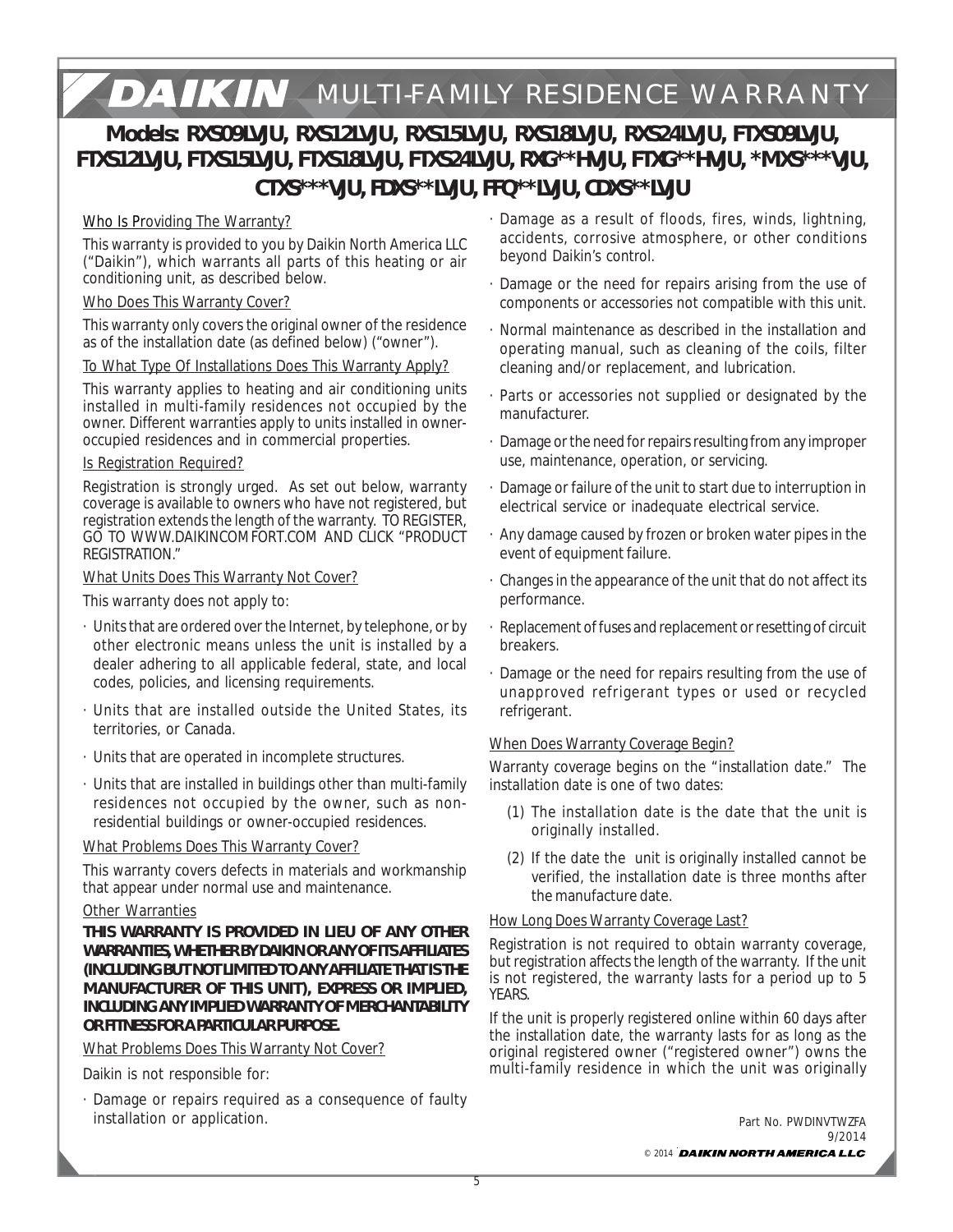# **MULTI-FAMILY RESIDENCE WARRANTY**

# **Models: RXS09LVJU, RXS12LVJU, RXS15LVJU, RXS18LVJU, RXS24LVJU, FTXS09LVJU, FTXS12LVJU, FTXS15LVJU, FTXS18LVJU, FTXS24LVJU, RXG\*\*HVJU, FTXG\*\*HVJU, \*MXS\*\*\*VJU, CTXS\*\*\*VJU, FDXS\*\*LVJU, FFQ\*\*LVJU, CDXS\*\*LVJU**

installed, for a period up to 12 YEARS. TO REGISTER, GO TO WWW.DAIKINCOMFORT.COM AND CLICK "PRODUCT REGISTRATION."

Neither of these warranty periods continues after the unit is removed from the location where it was originally installed.

The replacement of a part under this warranty does not extend the warranty period. In other words, Daikin warrants a replacement part only for the period remaining in the applicable warranty that commenced on the installation date.

#### What Will Daikin Do To Correct Problems?

Daikin will furnish a replacement part, without charge for the part only, to replace any part that is found to be defective due to workmanship or materials under normal use and maintenance. Furnishing of the replacement part is Daikin's only responsibility under this warranty.

THE OWNER AGREES THAT THESE REMEDIES ARE THE OWNER'S EXCLUSIVE REMEDIES FOR BREACH OF ALL WARRANTIES.

What Won't Daikin Do To Correct Problems?

Daikin will not pay for:

- · Labor, freight, or any other cost associated with the service, repair, or operation of the unit.
- · Electricity or fuel costs, or increases in electricity or fuel costs, for any reason, including additional or unusual use of supplemental electric heat.
- · Lodging or transportation charges.
- · Refrigerant.

**WHETHER ANY CLAIM IS BASED ON NEGLIGENCE OR OTHER TORT, BREACH OF WARRANTY OR OTHER BREACH OF CONTRACT, OR ANY OTHER THEORY, NEITHER DAIKIN NOR ANY OF ITS AFFILIATES (INCLUDING BUT NOT LIMITED TO ANY AFFILIATE THAT IS THE MANUFACTURER OF THIS UNIT) SHALL IN ANY EVENT BE LIABLE FOR INCIDENTAL OR CONSEQUENTIAL DAMAGES, INCLUDING BUT NOT LIMITED TO LOST PROFITS, LOSS OF USE OF A UNIT, EXTRA UTILITY EXPENSES, OR DAMAGES TO PROPERTY.**

How Can The Owner Receive Warranty Service?

If there is a problem with the unit, contact a licensed contractor.

To receive a replacement part, a licensed contractor must bring the defective part to a Daikin heating and air conditioning products distributor.

For more information about the warranty, contact Daikin Consumer Affairs at 855-770-5678 or write to Daikin Consumer Affairs, 7401 Security Way, Houston, Texas 77040.

## Where Can Any Legal Remedies Be Pursued?

ARBITRATION CLAUSE. IMPORTANT. PLEASE REVIEW THIS ARBITRATION CLAUSE. IT AFFECTS YOUR LEGAL RIGHTS.

- 1. *Parties*: This arbitration clause affects your rights against Daikin and any of its affiliates or employees or agents, successors, or assigns, all of whom together are referred to below as "we" or "us" for ease of reference.
- 2. *ARBITRATION REQUIREMENT***: EXCEPT AS STATED BELOW, ANY DISPUTE BETWEEN YOU AND ANY OF US SHALL BE DECIDED BY NEUTRAL, BINDING ARBITRATION RATHER THAN IN COURT OR BY JURY TRIAL.** "Dispute" will be given the broadest possible meaning allowable by law. It includes any dispute, claim, or controversy arising from or relating to your purchase of this heating or air conditioning unit, any warranty upon the unit, or the unit's condition. It also includes determination of the scope or applicability of this Arbitration Clause. The arbitration requirement applies to claims in contract and tort, pursuant to statute, or otherwise.
- 3. *CLASS-ARBITRATION WAIVER***: ARBITRATION IS HANDLED ON AN INDIVIDUAL BASIS. IF A DISPUTE IS ARBITRATED, YOU AND WE EXPRESSLY WAIVE ANY RIGHT TO PARTICIPATE AS A CLASS REPRESENTATIVE OR CLASS MEMBER ON ANY CLASS CLAIM YOU MAY HAVE AGAINST US OR WE AGAINST YOU, OR AS A PRIVATE ATTORNEY GENERAL OR IN ANY OTHER REPRESENTATIVE CAPACITY. YOU AND WE ALSO WAIVE ANY RIGHT TO CLASS ARBITRATION OR ANY CONSOLIDATION OF INDIVIDUAL ARBITRATIONS.**
- 4. *Discovery and Other Rights*: Discovery and rights to appeal in arbitration are generally more limited than in a lawsuit. This applies to both you and us. Other rights that you or we would have in court may not be available in arbitration. Please read this Arbitration Clause and consult the rules of the arbitration organizations listed below for more information.
- 5. *SMALL CLAIMS COURT OPTION***: YOU MAY CHOOSE TO LITIGATE ANY DISPUTE BETWEEN YOU AND ANY OF US IN SMALL CLAIMS COURT, RATHER THAN IN ARBITRATION, IF THE DISPUTE MEETS ALL REQUIREMENTS TO BE HEARD IN SMALL CLAIMS COURT.**
- *6. Governing Law*: For residents of the United States, the procedures and effect of the arbitration will be governed by the Federal Arbitration Act (9 U.S.C. § 1 et seq.) rather than by state law concerning arbitration.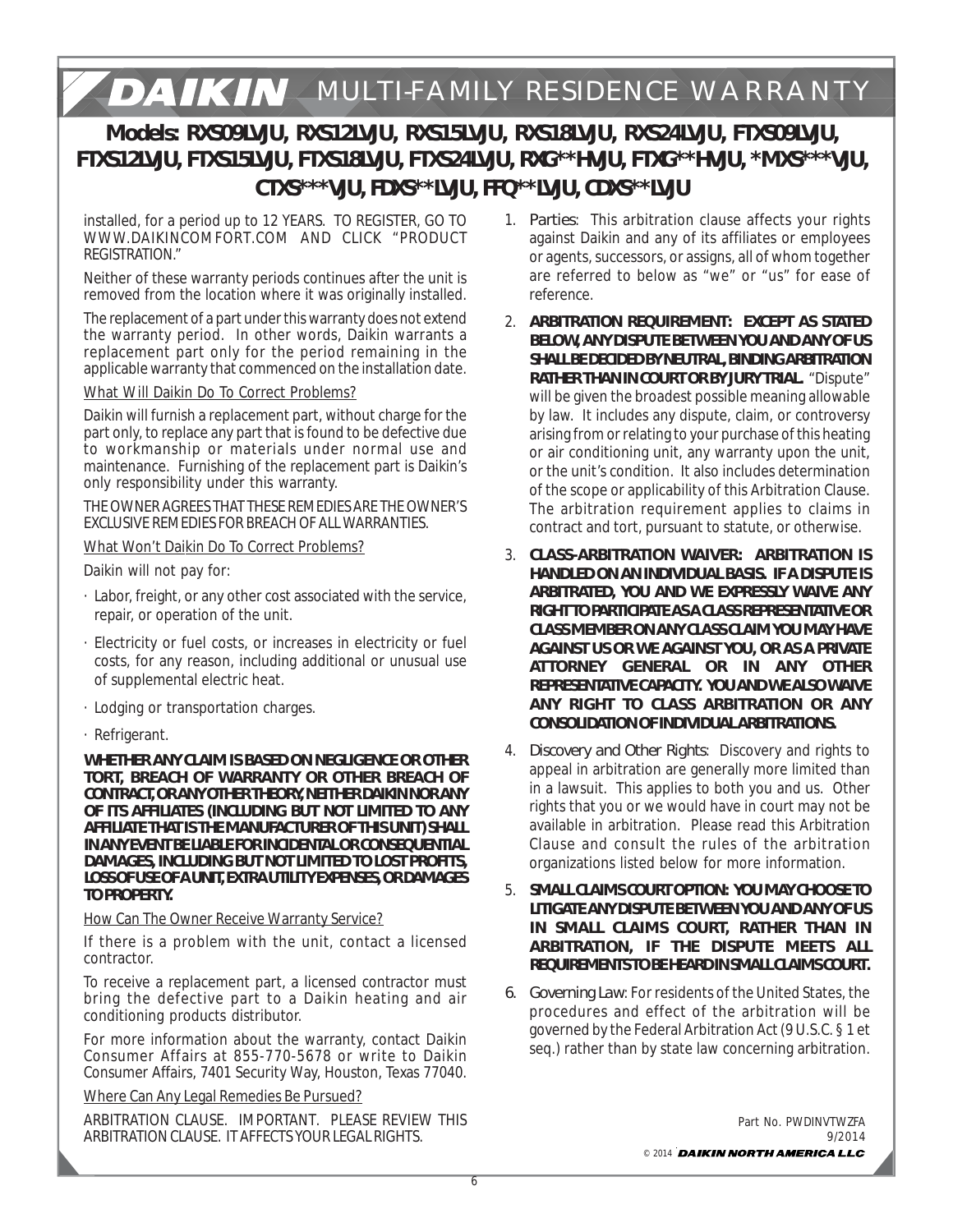# **MULTI-FAMILY RESIDENCE WARRANTY**

# **Models: RXS09LVJU, RXS12LVJU, RXS15LVJU, RXS18LVJU, RXS24LVJU, FTXS09LVJU, FTXS12LVJU, FTXS15LVJU, FTXS18LVJU, FTXS24LVJU, RXG\*\*HVJU, FTXG\*\*HVJU, \*MXS\*\*\*VJU, CTXS\*\*\*VJU, FDXS\*\*LVJU, FFQ\*\*LVJU, CDXS\*\*LVJU**

For residents of Canada, the procedures and effect of the arbitration will be governed by the applicable arbitration law of the province in which you purchased your unit. The law governing your substantive warranty rights and other claims will be the law of the state or province in which you purchased your unit. Any court having jurisdiction may enter judgment on the arbitration award.

- *7. Rules of the Arbitration*: If the amount in controversy is less than \$250,000, the arbitration will be decided by a single arbitrator. If the amount in controversy is greater than or equal to \$250,000, the arbitration will be decided by a panel of three arbitrators. The arbitrator(s) will be chosen pursuant to the rules of the administering arbitration organization. United States residents may choose the American Arbitration Association (1633 Broadway, 10<sup>th</sup> Floor, New York, NY 10019, www.adr.org), JAMS (1920 Main Street, Ste. 300, Irvine, CA 92614, www.jamsadr.com), or, subject to our approval, any other arbitration organization. In addition, Canadian residents may choose the ADR Institute of Canada (234 Eglinton Ave. East, Suite 405, Toronto, Ontario, M4P 1K5, www.amic.org). These organizations' rules can be obtained by contacting the organization or visiting its website. If the chosen arbitration organization's rules conflict with this Arbitration Clause, the provisions of this Arbitration Clause control. The award of the arbitrator(s) shall be final and binding on all parties.
- *8. Location of the Arbitration Hearing*: Unless applicable law provides otherwise, the arbitration hearing for United States residents will be conducted in the federal judicial district in which you reside or, for Canadian residents, in the province in which you reside.
- 9. *Costs of the Arbitration*: Each party is responsible for its own attorney, expert, and other fees unless applicable law requires otherwise. Daikin will pay your share of the fees charged by the arbitration organization and arbitrator(s) beyond the first \$200. Where permissible by law, you may be required to reimburse Daikin for the fees of the arbitration organization and arbitrator(s) in whole or in part by decision of the arbitrator(s) at the discretion of the arbitrator(s).

10. *Survival and Enforceability of this Arbitration Clause*: This Arbitration Clause shall survive the expiration or termination, or any transfer, of the warranty on your unit. If any part of this Arbitration Clause, except waivers of class-action rights, is found to be unenforceable for any reason, the remainder of this clause and the warranty shall remain enforceable. If, in a case in which class-action allegations have been made, the waiver of class-action rights under this warranty is found to be unenforceable with respect to any part of the dispute, the parts of the dispute as to which the waiver of class-action rights have been found unenforceable will be severed and will proceed in court without reference or application of this Arbitration Clause. Any remaining parts will proceed in arbitration.

| <b>OWNER NAME</b>                       |
|-----------------------------------------|
| ADDRESS OF INSTALLATION                 |
|                                         |
| CITY / STATE-PROVINCE / ZIP-POSTAL CODE |
| <b>INSTALLER NAME</b>                   |
| CITY / STATE-PROVINCE / ZIP-POSTAL CODE |
| PHONE # / FAX #                         |
| <b>DISTRIBUTOR NAME</b>                 |
| CITY / STATE-PROVINCE / ZIP-POSTAL CODE |
| PHONE # / FAX #                         |
| MODEL # & SERIAL #                      |
| <b>INSTALLATION DATE</b>                |
|                                         |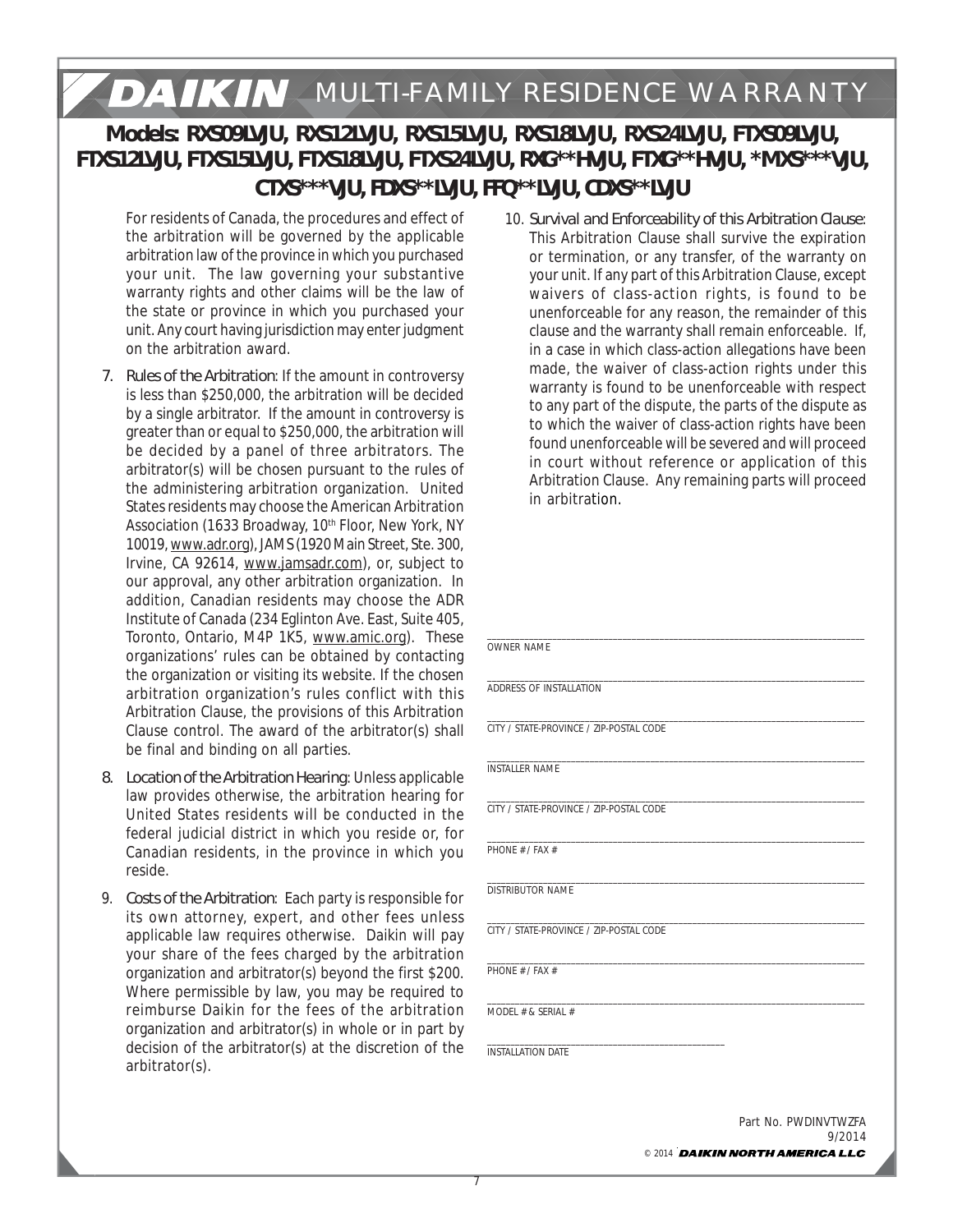## DAIKIN **COMMERCIAL WARRANTY**

# **Models: RXS09LVJU, RXS12LVJU, RXS15LVJU, RXS18LVJU, RXS24LVJU, FTXS09LVJU, FTXS12LVJU, FTXS15LVJU, FTXS18LVJU, FTXS24LVJU, RXG\*\*HVJU, FTXG\*\*HVJU, \*MXS\*\*\*VJU, CTXS\*\*\*VJU, FDXS\*\*LVJU, FFQ\*\*LVJU, CDXS\*\*LVJU**

## Who Is Providing The Warranty?

This warranty is provided to you by Daikin North America LLC ("Daikin"), which warrants all parts of this heating or air conditioning unit, as described below.

## Who Does This Warranty Cover?

This warranty only covers the original owner of the nonresidential building as of the installation date (as defined below) ("owner").

## To What Type Of Installations Does This Warranty Apply?

This warranty applies to heating and air conditioning units installed in buildings other than residences. Different warranties apply to units installed in owner-occupied residences and in multi-family residences not occupied by the owner.

## What Units Does This Warranty Not Cover?

This warranty does not apply to:

- · Units that are ordered over the Internet, by telephone, or by other electronic means unless the unit is installed by a dealer adhering to all applicable federal, state, and local codes, policies, and licensing requirements.
- · Units that are installed outside the United States, its territories, or Canada.
- · Units that are operated in incomplete structures.
- · Units that are installed in residential buildings.

## What Problems Does This Warranty Cover?

This warranty covers defects in materials and workmanship that appear under normal use and maintenance.

## Other Warranties

**THIS WARRANTY IS PROVIDED IN LIEU OF ANY OTHER WARRANTIES, WHETHER BY DAIKIN OR ANY OF ITS AFFILIATES (INCLUDING BUT NOT LIMITED TO ANY AFFILIATE THAT IS THE MANUFACTURER OF THIS UNIT), EXPRESS OR IMPLIED, INCLUDING ANY IMPLIED WARRANTY OF MERCHANTABILITY OR FITNESS FOR A PARTICULAR PURPOSE.**

## What Problems Does This Warranty Not Cover?

Daikin is not responsible for:

- · Damage or repairs required as a consequence of faulty installation or application.
- · Damage as a result of floods, fires, winds, lightning, accidents, corrosive atmosphere, or other conditions beyond Daikin's control.
- · Damage or the need for repairs arising from the use of components or accessories not compatible with this unit.
- · Normal maintenance as described in the installation and operating manual, such as cleaning of the coils, filter cleaning and/or replacement, and lubrication.
- · Parts or accessories not supplied or designated by the manufacturer.
- · Damage or the need for repairs resulting from any improper use, maintenance, operation, or servicing.
- · Damage or failure of the unit to start due to interruption in electrical service or inadequate electrical service.
- · Any damage caused by frozen or broken water pipes in the event of equipment failure.
- · Changes in the appearance of the unit that do not affect its performance.
- · Replacement of fuses and replacement or resetting of circuit breakers.
- · Damage or the need for repairs resulting from the use of unapproved refrigerant types or used or recycled refrigerant.

## When Does Warranty Coverage Begin?

Warranty coverage begins on the "installation date." The installation date is one of two dates:

- (1) The installation date is the date that the unit is originally installed.
- (2) If the date the unit is originally installed cannot be verified, the installation date is three months after the manufacture date.

## **How Long Does Warranty Coverage Last?**

The warranty lasts for a period up to 5 YEARS.

This warranty period does not continue after the unit is removed from the location where it was originally installed.

The replacement of a part under this warranty does not extend the warranty period. In other words, Daikin warrants a replacement part only for the period remaining in the applicable warranty that commenced on the installation date.

## What Will Daikin Do To Correct Problems?

Daikin will furnish a replacement part, without charge for the part only, to replace any part that is found to be defective due to workmanship or materials under normal use and maintenance. Furnishing of the replacement part is Daikin's only responsibility under this warranty.

THE OWNER AGREES THAT THESE REMEDIES ARE THE OWNER'S EXCLUSIVE REMEDIES FOR BREACH OF ALL WARRANTIES.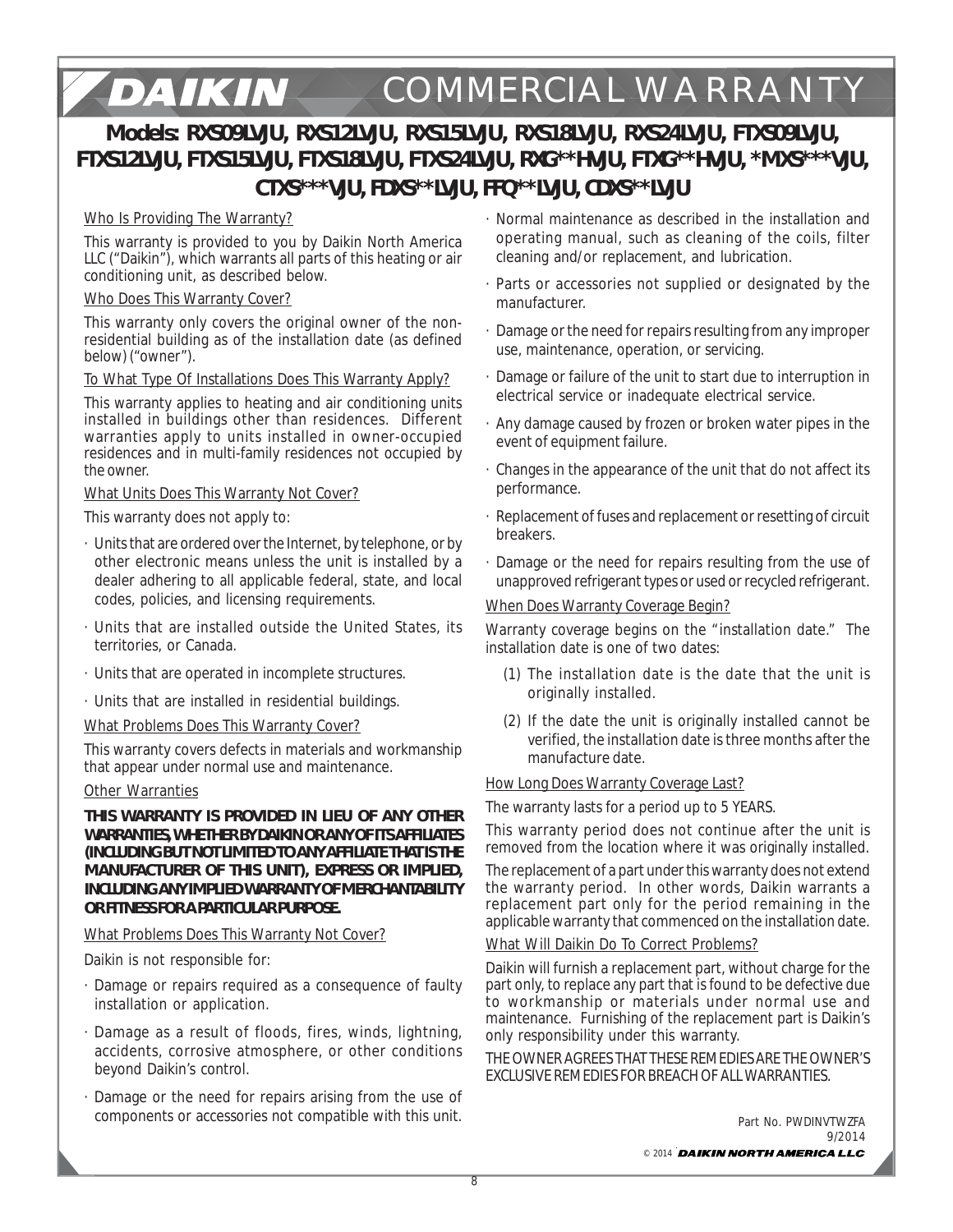## DAIKIN **COMMERCIAL WARRANTYModels: RXS09LVJU, RXS12LVJU, RXS15LVJU, RXS18LVJU, RXS24LVJU, FTXS09LVJU, FTXS12LVJU, FTXS15LVJU, FTXS18LVJU, FTXS24LVJU, RXG\*\*HVJU, FTXG\*\*HVJU, \*MXS\*\*\*VJU, CTXS\*\*\*VJU, FDXS\*\*LVJU, FFQ\*\*LVJU, CDXS\*\*LVJU**

What Won't Daikin Do To Correct Problems?

Daikin will not pay for:

- · Labor, freight, or any other cost associated with the service, repair, or operation of the unit.
- · Electricity or fuel costs, or increases in electricity or fuel costs, for any reason, including additional or unusual use of supplemental electric heat.
- · Lodging or transportation charges.
- · Refrigerant.

**WHETHER ANY CLAIM IS BASED ON NEGLIGENCE OR OTHER TORT, BREACH OF WARRANTY OR OTHER BREACH OF CONTRACT, OR ANY OTHER THEORY, NEITHER DAIKIN NOR ANY OF ITS AFFILIATES (INCLUDING BUT NOT LIMITED TO ANY AFFILIATE THAT IS THE MANUFACTURER OF THIS UNIT) SHALL IN ANY EVENT BE LIABLE FOR INCIDENTAL OR CONSEQUENTIAL DAMAGES, INCLUDING BUT NOT LIMITED TO LOST PROFITS, LOSS OF USE OF A UNIT, EXTRA UTILITY EXPENSES, OR DAMAGES TO PROPERTY.**

How Can The Owner Receive Warranty Service?

If there is a problem with the unit, contact a licensed contractor.

To receive a replacement part, a licensed contractor must bring the defective part to a Daikin heating and air conditioning products distributor.

For more information about the warranty, contact Daikin Consumer Affairs at 855-770-5678 or write to Daikin Consumer Affairs, 7401 Security Way, Houston, Texas 77040.

#### Where Can Any Legal Remedies Be Pursued?

ARBITRATION CLAUSE. IMPORTANT. PLEASE REVIEW THIS ARBITRATION CLAUSE. IT AFFECTS YOUR LEGAL RIGHTS.

1. *Parties*: This arbitration clause affects your rights against Daikin and any of its affiliates or employees or agents, successors, or assigns, all of whom together are referred to below as "we" or "us" for ease of reference.

- 2. *ARBITRATION REQUIREMENT***: EXCEPT AS STATED BELOW, ANY DISPUTE BETWEEN YOU AND ANY OF US SHALL BE DECIDED BY NEUTRAL, BINDING ARBITRATION RATHER THAN IN COURT OR BY JURY TRIAL.** "Dispute" will be given the broadest possible meaning allowable by law. It includes any dispute, claim, or controversy arising from or relating to your purchase of this heating or air conditioning unit, any warranty upon the unit, or the unit's condition. It also includes determination of the scope or applicability of this Arbitration Clause. The arbitration requirement applies to claims in contract and tort, pursuant to statute, or otherwise.
- 3. *CLASS-ARBITRATION WAIVER***: ARBITRATION IS HANDLED ON AN INDIVIDUAL BASIS. IF A DISPUTE IS ARBITRATED, YOU AND WE EXPRESSLY WAIVE ANY RIGHT TO PARTICIPATE AS A CLASS REPRESENTATIVE OR CLASS MEMBER ON ANY CLASS CLAIM YOU MAY HAVE AGAINST US OR WE AGAINST YOU, OR AS A PRIVATE ATTORNEY GENERAL OR IN ANY OTHER REPRESENTATIVE CAPACITY. YOU AND WE ALSO WAIVE ANY RIGHT TO CLASS ARBITRATION OR ANY CONSOLIDATION OF INDIVIDUAL ARBITRATIONS.**
- 4. *Discovery and Other Rights*: Discovery and rights to appeal in arbitration are generally more limited than in a lawsuit. This applies to both you and us. Other rights that you or we would have in court may not be available in arbitration. Please read this Arbitration Clause and consult the rules of the arbitration organizations listed below for more information.
- 5. *SMALL CLAIMS COURT OPTION***: YOU MAY CHOOSE TO LITIGATE ANY DISPUTE BETWEEN YOU AND ANY OF US IN SMALL CLAIMS COURT, RATHER THAN IN ARBITRATION, IF THE DISPUTE MEETS ALL REQUIREMENTS TO BE HEARD IN SMALL CLAIMS COURT.**
- *6. Governing Law*: For residents of the United States, the procedures and effect of the arbitration will be governed by the Federal Arbitration Act (9 U.S.C. § 1 et seq.) rather than by state law concerning arbitration. For residents of Canada, the procedures and effect of the arbitration will be governed by the applicable